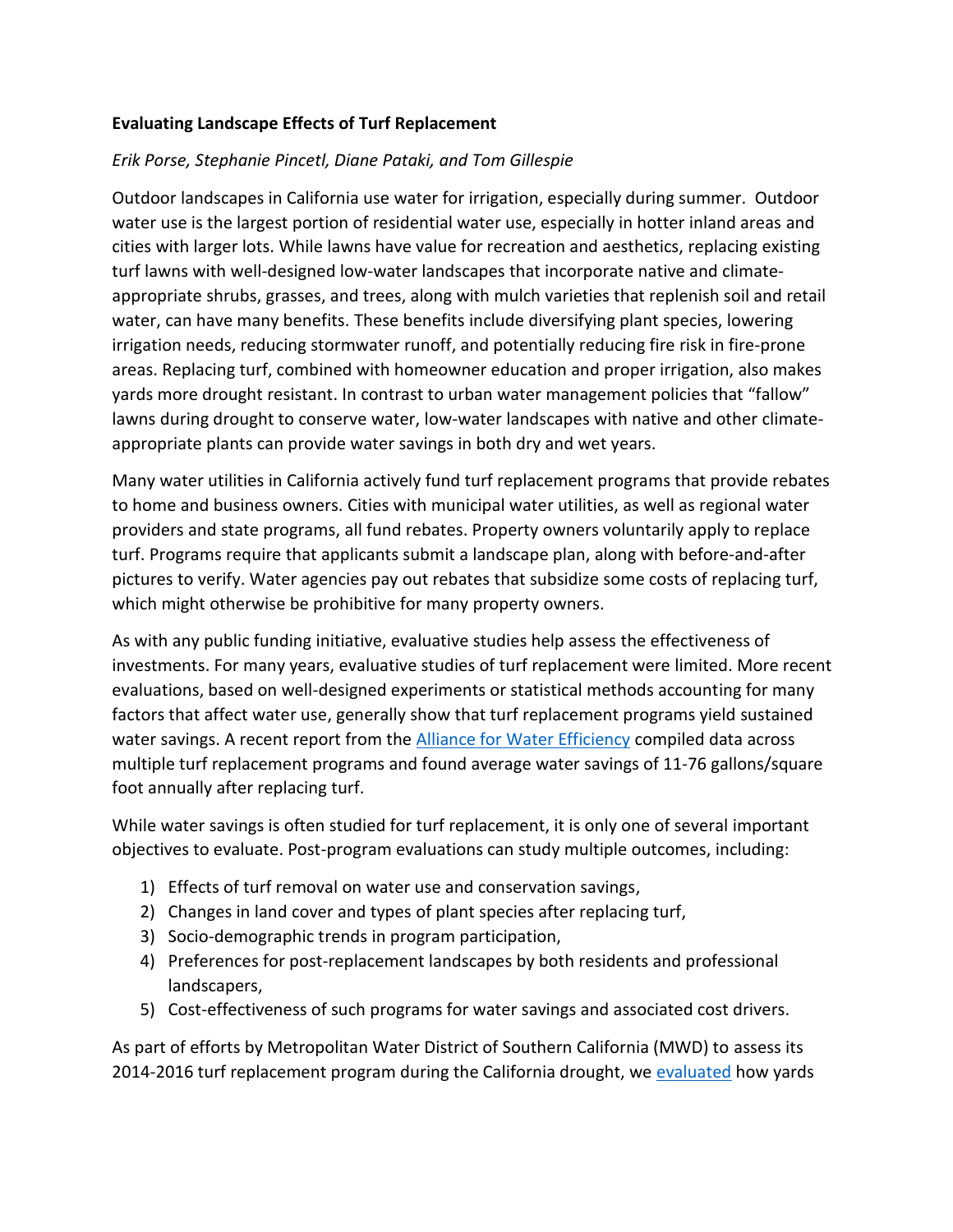changed after converting a lawn through a MWD rebate in LA County. We also [evaluated](https://www.ioes.ucla.edu/project/ecological-and-environmental-effects-of-metropolitans-turf-replacement-program-2009%E2%80%902015/) trends in participation across cities.



The program boosted funding for turf replacement by \$350 million. Residents received \$2.00 of incentives per square foot (\$0.09 per square meter) of lawn removed, which was paid following documented evidence of replacement. This was sometimes supplemented by additional local incentives, such as in the cities of Los Angeles and Long Beach.

The vast majority of applications in LA County (80%) occurred within the City of Los Angeles, which offered an additional \$1.75/sq-ft rebate from the local water retailer. Projects were clustered geographically, with areas of high and low project participation. Statistical analysis with landscape and sociodemographic factors identified that owner-occupied households were more likely to participate, and lower-income households were less likely to participate. Other variables such as property size did not significantly affect participation.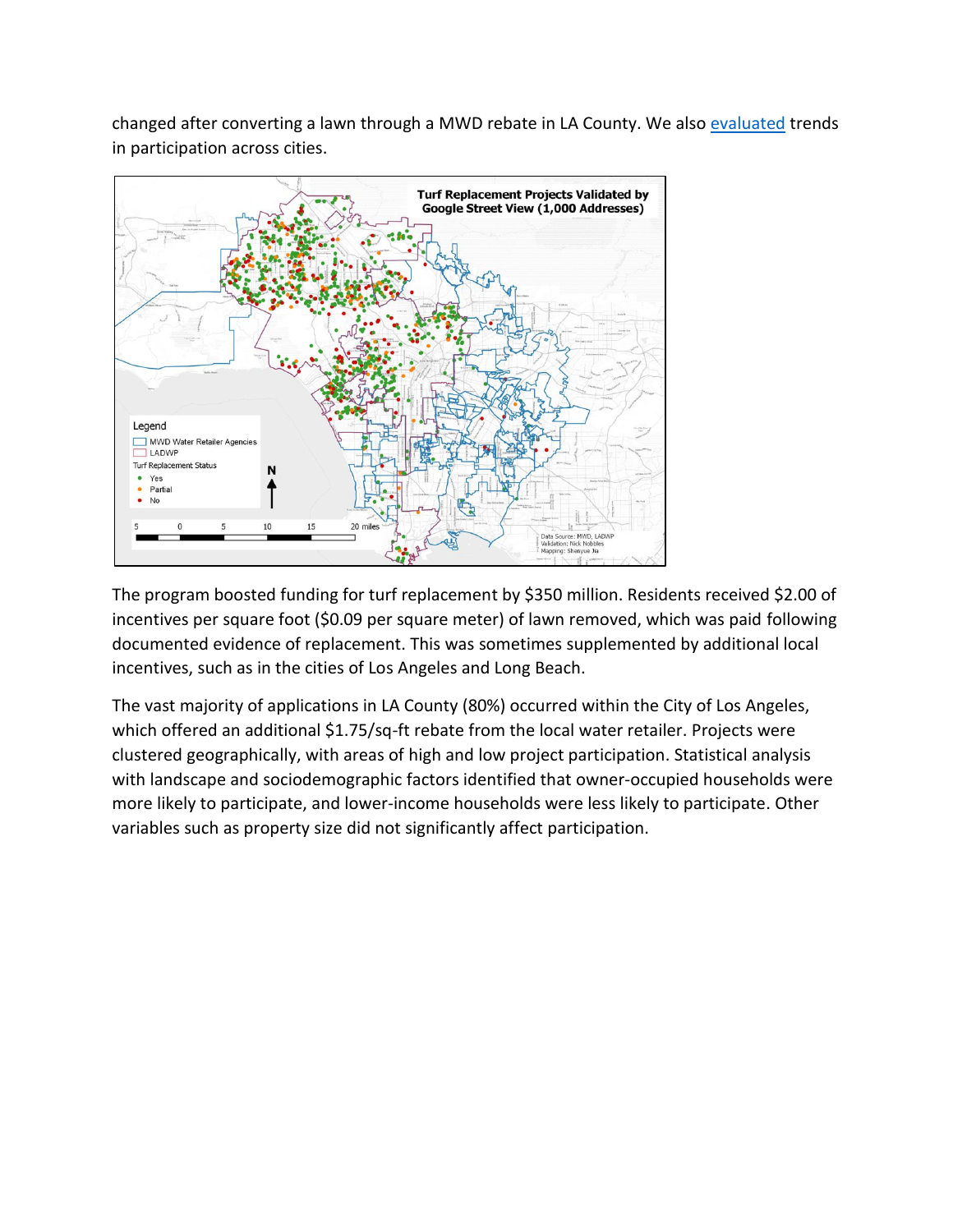Examples from Google Earth Street View of Landscape Classification Types Used in Analysis



After replacing turf, most parcels contained a diversity of plant types, including shrubs, succulents, perennial herbs, and grasses. Most locations had 6-10 species of plants. California native plants were identifiable on approximately 15% of properties. Landscapes also had a variety of ground cover, including wood chips (mulch), bare soil, gravel, and artificial turf. Notably, MWD no longer supports using artificial turf in subsidized turf replacement projects. We evaluated these land cover changes by examining pre- and post-images of 1,000 participating properties using Google Streetview.

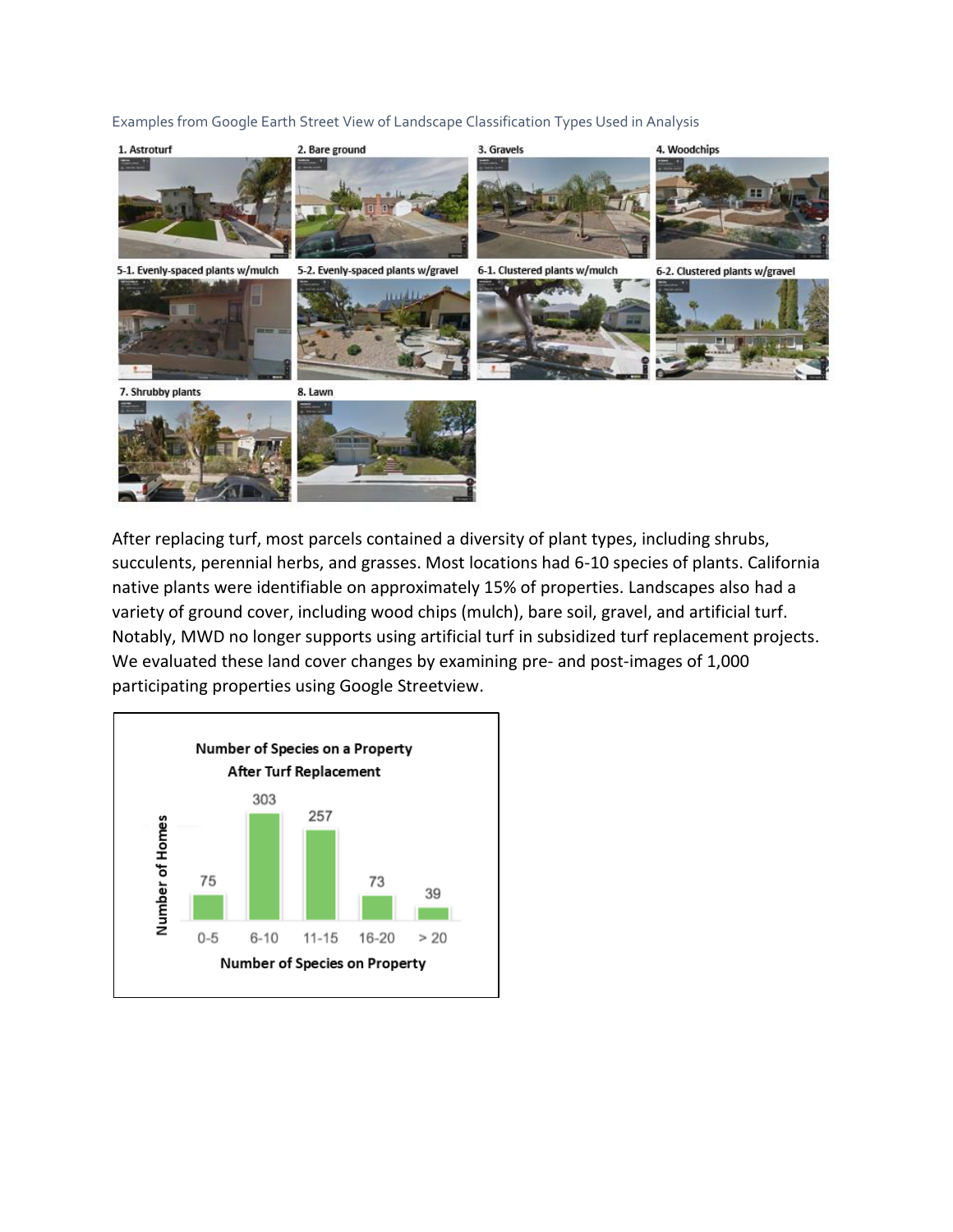| Land cover types identified as part of analysis of parcels with turf replacement |  |
|----------------------------------------------------------------------------------|--|
|                                                                                  |  |
|                                                                                  |  |
|                                                                                  |  |

| <b>Land Cover Types</b> | Description                                                      |
|-------------------------|------------------------------------------------------------------|
| Artificial turf         | Synthetic turf, noticeable via imagery                           |
| Bare ground             | No vegetative ground cover visible                               |
| Woodchips               | Wood chips or mulch                                              |
| Gravel                  | Small to medium-sized stones                                     |
| Plants                  | Various plant types, which can be dispersed evenly or clustered. |
|                         | Includes low-lying or shrubby plants, but not turf               |
| Lawn                    | Grass or turf                                                    |



Some "neighbor effects", where one property owner's lawn replacement spurs nearby properties to replace lawns, also appeared. Thirty-six percent of properties examined in Streetview had nearby properties with partial or no lawn cover. This suggests that water utility programs might act as "seed funding" to stimulate broader change to converted additional landscapes.

Water utilities can improve turf replacement programs in several ways. Although the MWD program boosted funding during drought, replacing lawns during normal or wet years is a better strategy. Almost all water-conserving plants take time to establish. Drought resilience in low-water use plants results from deep root structures. Water utilities should maintain or boost turf replacement programs during wet years.

Water utilities should also incorporate native and drought tolerant species into program requirements (many do) and work with non-profit groups to educate homeowners on proper irrigation, soil management, and care. Deep-rooted trees, shrubs, and bunchgrasses require different irrigation techniques than turfgrass lawns. Most residents do not understand the different needs.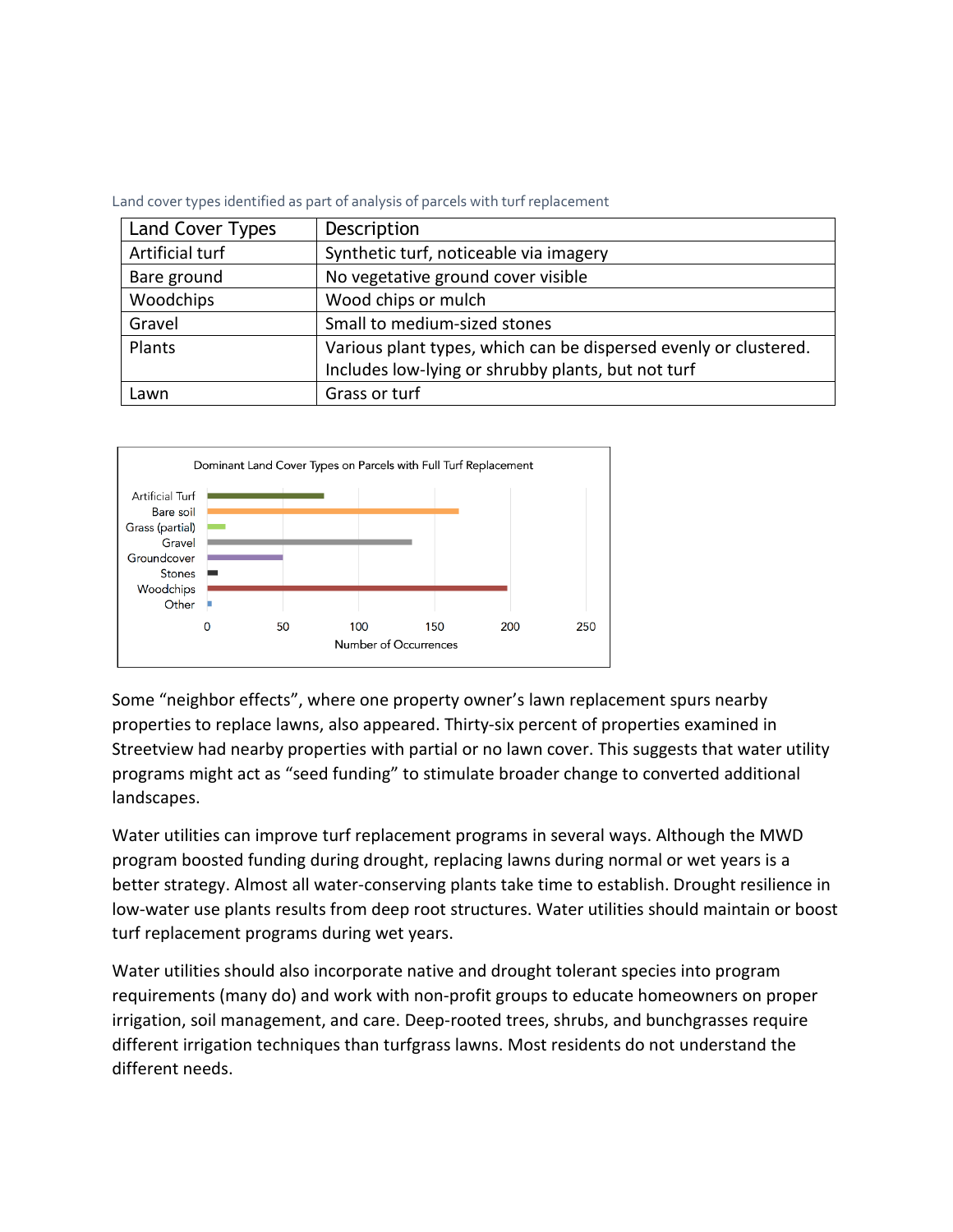Finally, to improve equity, water agencies should seek to increase participation in lower-income communities. Agencies are sometimes restricted in developing programs that target subsidies for particular socioeconomic groups. As an alternative, they can devise programs by working with non-profits, obtain grants to support work in lower-income communities by verified installation contractors, and improve outreach and communication. A key goal should be reducing up-front costs to increase uptake.

Residents gain personal satisfaction from their yards, but yards are not just private goods. Yards beautify neighborhoods, reduce local surface temperature, and improve urban habitat. Welldesigned urban landscapes also can help infiltrate water and reduce stormwater runoff. Turf replacement can provide a broader set of ecological, social, and water conservation benefits in cities.

*Erik Porse is a research engineer at the Office of Water Programs at Sacramento State and a Visiting Assistant Researcher at UCLA's Institute of the Environment and Sustainability.*

*Stephanie Pincetl is Director of California Center for Sustainable Communities and a Professorin-Residence in UCLA's Institute of the Environment and Sustainability.*

*Diane Pataki is a Professor in the School of Biological Sciences at the University of Utah. She is a plant and ecosystems ecologist who studies the role of urban landscaping in local climate, air quality, greenhouse gas emissions, and water resources.*

*Tom Gillespie is a Professor in the School of Geography at UCLA.* 

## **Further Reading**

Agthe DE, Garcia MW, Goodnough L (1986) [Economic Evaluation of a Rebate Program for](https://triggered.clockss.org/ServeContent?url=http://baywood.stanford.clockss.org%2FBWES%2FBAWOOD_BWES_16_2%2FJPL5FP13K25CF526.pdf)  [Saving Water: The Case of Mesa.](https://triggered.clockss.org/ServeContent?url=http://baywood.stanford.clockss.org%2FBWES%2FBAWOOD_BWES_16_2%2FJPL5FP13K25CF526.pdf) Journal of Environmental Systems 16:81–86. doi: 10.2190/JPL5-FP13-K25C-F526

AWE (2019) [Landscape Transformation: Assessment of Water Utility Programs and Market](http://www.allianceforwaterefficiency.org/Landscape-Transformation-Study.aspx)  [Readiness Evaluation.](http://www.allianceforwaterefficiency.org/Landscape-Transformation-Study.aspx) Alliance for Water Efficiency

Baum-Haley M (2013) Evaluation of Potential Best Management Practices: Turf Removal. California Urban Water Conservation Council, Sacramento, CA

Helfand GE, Sik Park J, Nassauer JI, Kosek S (2006) [The economics of native plants in residential](https://deepblue.lib.umich.edu/bitstream/handle/2027.42/50426/HelfandParknassauer06.pd?sequence=1)  [landscape designs.](https://deepblue.lib.umich.edu/bitstream/handle/2027.42/50426/HelfandParknassauer06.pd?sequence=1) Landscape and Urban Planning 78:229–240. doi: 10.1016/j.landurbplan.2005.08.001

MWD (2014) [California Friendly Turf Replacement Incentive Program Southern California](https://www.usbr.gov/lc/socal/reports/MWDturfreduction.pdf)  [Appendix E: Water Savings from Turf Replacement.](https://www.usbr.gov/lc/socal/reports/MWDturfreduction.pdf) Metropolitan Water District of Southern California, Los Angeles, CA. February 24, 2014.